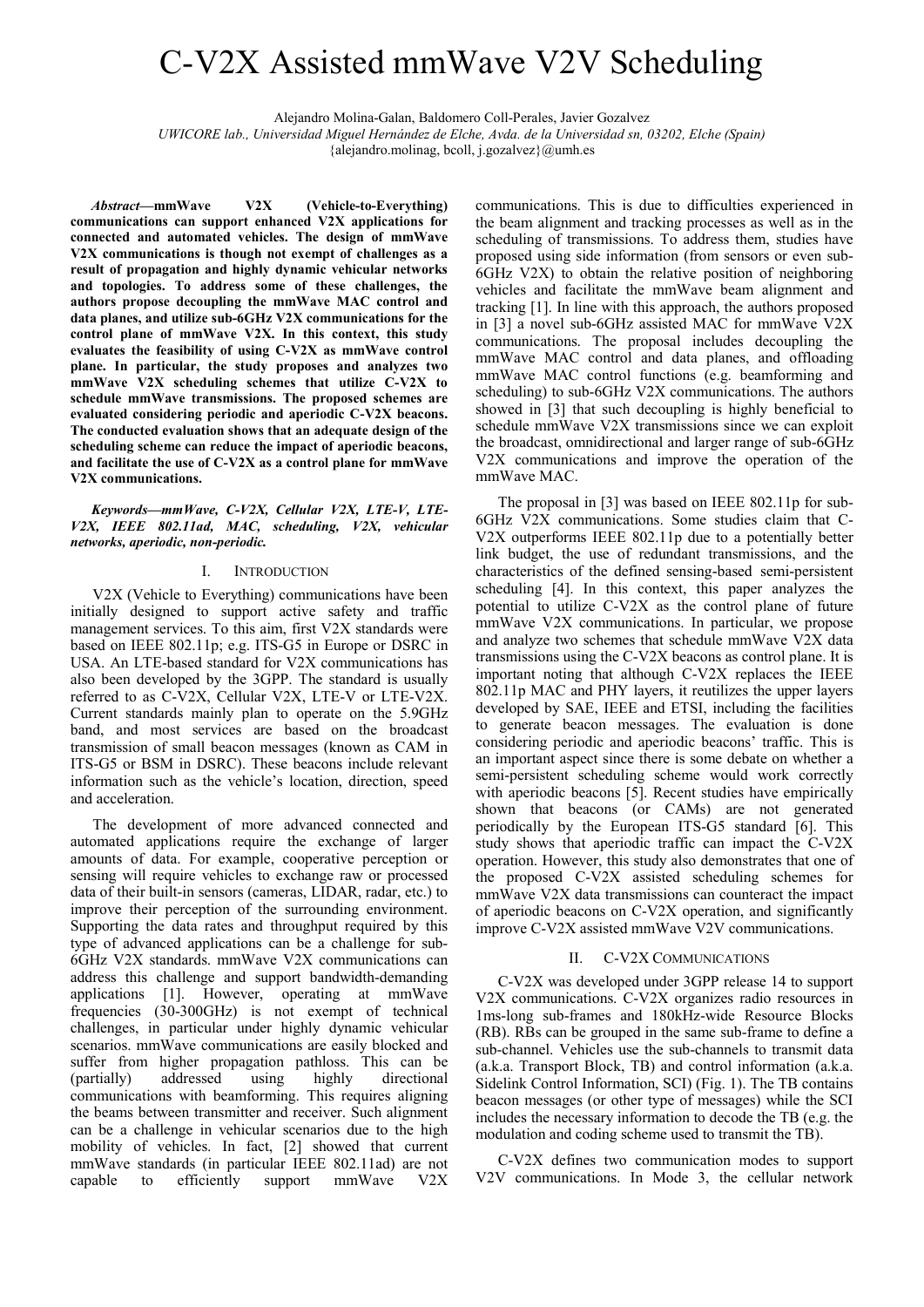selects and manages the radio resources used by the vehicles for their direct or sidelink V2V transmissions. On the other hand, vehicles autonomously select and manage these resources under Mode 4. This work focuses on Mode 4 so that V2V communications do not depend on the availability of cellular coverage. C-V2X Mode 4 uses the sensing-based Semi-Persistent Scheduling (SPS) mechanism for vehicles to select and reserve their radio resources. The mechanism uses the resource reservations of other vehicles and the signal level detected in each sub-channel to select the sub-channels within a *Selection Window1*. The maximum length of the *Selection Window* is defined by the *maximum latency* a message can tolerate. For example, if beacons are generated at 10Hz, then the *Selection Window* is lower or equal to 100ms. C-V2X can then introduce a delay between the generation of a message to be transmitted and the time the message is transmitted. This is illustrated in Fig. 1 where a beacon is generated at  $t=t_G$  and its transmission is delayed until  $t=t_{TX}$ .  $t_{TX}$  corresponds to the transmission time of the sub-channels  $SC<sub>l</sub>$  selected by the sensing-based SPS scheme within the *Selection Window*.

Vehicles can reserve the selected sub-channels for up to *Reselection Counter* transmissions. The *Reselection Counter* is randomly selected between 5 and 15. After each transmission, the *Reselection Counter* is reduced by one. When the counter is equal to 0, vehicles have to execute again the sensing-based SPS scheme to select new subchannels. Vehicles inform their neighboring vehicles about the selected and reserved sub-channels using the SCI. The reserved sub-channels are separated by a time *Resource Reservation Interval* (*RRI*) indicated in the resource reservation field of the SCI. Following the example illustrated in Fig. 1, if a vehicle uses the sub-channels  $SC<sub>1</sub>$  at time instant  $t=t_{TX}$ , it will inform nearby vehicles through its SCI that it is also reserving  $SC_I$  at time instant  $t = t_T X + RRI$ . This is done to avoid two vehicles selecting the same subchannel at the same time. The reserved resource is finally utilized for the following transmission if the *maximum latency* is again guaranteed. In the example of Fig. 1, when a new beacon is generated (e.g. at  $t=t_{G2}$ ), the vehicle uses the reservation made at  $t=t_{TX} + RRI$  if  $t_{TX}+RRI-t_{G2} <$  maximum *latency*. Otherwise, the vehicle has to execute again the C-V2X SPS mechanism.



Fig. 1. C-V2X time-frequency grid and SPS resource reservation.

### III. C-V2X ASSISTED MMWAVE V2V

This paper proposes using C-V2X to implement MAC functions for mmWave V2V communications. Following [3], we offload mmWave beam alignment and tracking, link availability identification, and scheduling control functions to C-V2X. The proposed C-V2X assisted MAC uses the location information included in the C-V2X beacons to align and track beams. This information is also used to identify available mmWave links. Such links are identified by detecting the visibility conditions (i.e. LOS or NLOS) between vehicles given the mmWave sensitivity to blockage. Beacon messages are also used to schedule mmWave transmissions. In particular, this paper proposes and evaluates two C-V2X assisted mmWave V2V scheduling schemes. Both schemes use C-V2X beacons as logical Request-to-Send (RTS) or Clear-to-Send (CTS) messages to schedule mmWave V2V transmissions. The proposed schemes utilize existing C-V2X beacons and do not require transmitting new or additional messages for scheduling mmWave V2V transmissions.

#### *A. Scheduling Scheme 1 based on RTS+CTS exchange*

The first scheme is based on the RTS/CTS exchange defined in IEEE 802.11 CSMA/CA to address the hidden terminal problem. In IEEE 802.11, the RTS (sent by the sender) and CTS (sent by the receiver) packets are used to inform neighboring nodes of the scheduled transmission and alert all nodes not to transmit during this period. The first proposed C-V2X assisted mmWave V2V scheduling scheme uses similarly the RTS and CTS messages. To explain its operation, let's consider the example illustrated in Fig. 2. Let's suppose a scenario with four vehicles (A, B, C, D). The vehicles transmit their C-V2X beacons represented in Fig. 2 as vertical arrows. These vehicles can require mmWave V2V transmissions at any time. For example, vehicles A and B detect the need to start a mmWave V2V transmission at *t*=40ms. Vehicle A uses its first beacon at *t*=60ms (as an RTS-like message<sup>2</sup>) to announce the mmWave neighbors it wants to communicate with (e.g. vehicles D, B and C in Fig. 2). The RTS-like beacon also includes the duration of the mmWave transmission to each vehicle (e.g. 50ms for all vehicles in Fig. 2), and the delay to the start of the mmWave transmission to each of neighboring vehicle (50, 100 and 150ms for vehicles D, B and C in Fig. 2). The transmitting vehicle (vehicle A) orders the mmWave transmissions to its neighboring vehicles based on the order it expects to receive the next beacon from each one of its neighbors. This is the case because the neighbors addressed in the RTS-like beacon need to acknowledge the reception of the RTS-like message in their next beacon (i.e. a CTS-like beacon) before the mmWave transmissions can start. The established order guarantees then that the mmWave transmissions are scheduled as soon as they can take place. The mmWave transmitter can identify the order it expects to receive the next beacon from each one of its neighbors using the SPS reservation information included in the SCI of the C-V2X beacons previously transmitted by its neighbors.

The CTS-like beacon messages include information about the scheduled mmWave transmission to inform neighboring vehicles in case they did not receive the RTSlike beacon message from vehicle A. For example, D is the first neighbor addressed by A's RTS-like beacon. D uses its first beacon after the RTS-like beacon from A as a CTS-like message. This message includes the ID of the mmWave transmitter (i.e. A), the delay to the start of the mmWave transmission from A to D (*Delay*=0ms), and the duration of the mmWave transmission (all this information was received

<sup>&</sup>lt;sup>1</sup> Readers are referred to [7] for detailed information on the operation of sensing-based sub-channels selection.

 <sup>2</sup> The RTS message is appended to the beacon message.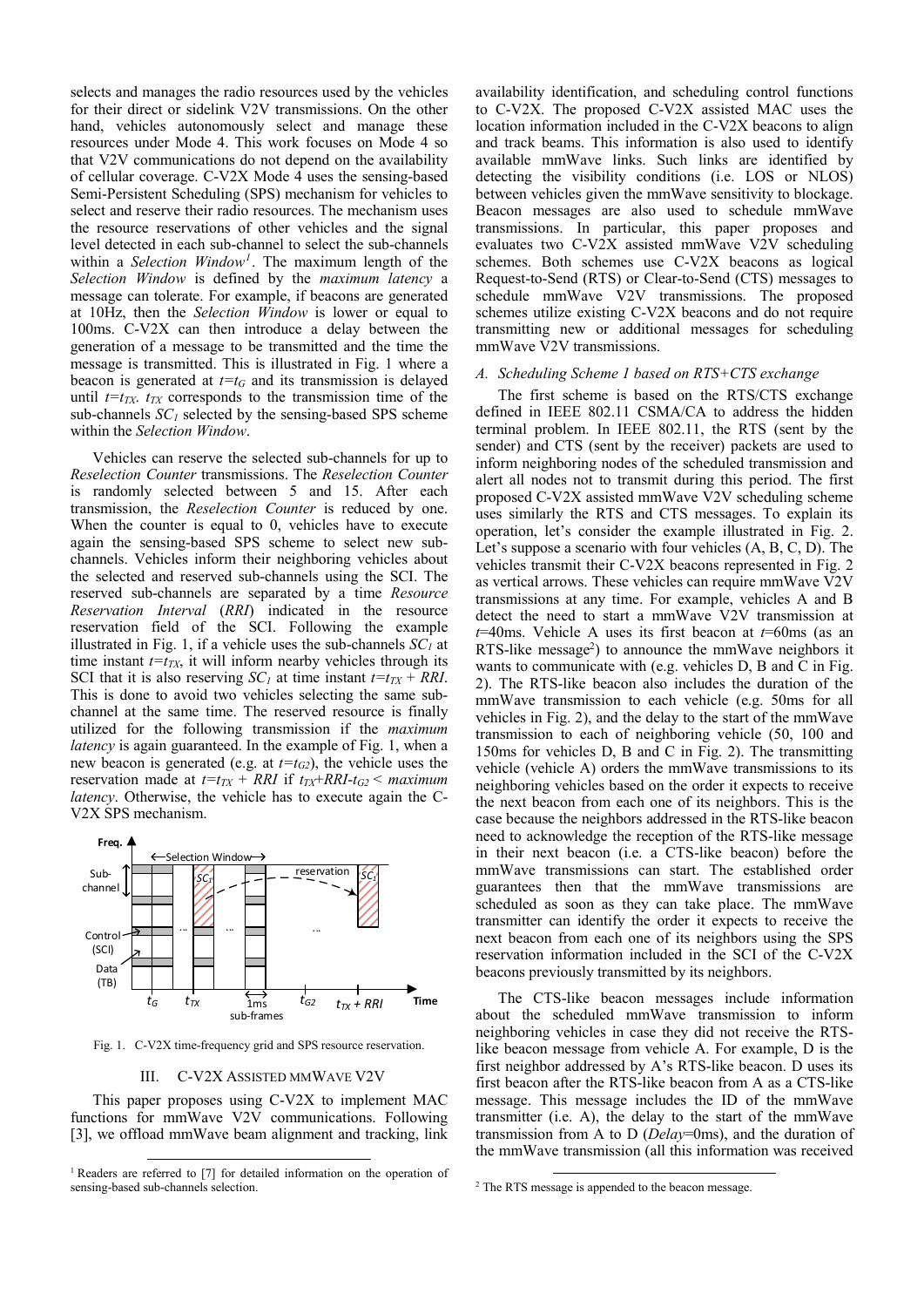

Fig. 2. Illustration of the scheduling *Scheme 1* based on RTS+CTS exchange.

in A's RTS-like beacon). The A→D mmWave transmission starts when A receives D's CTS-like beacon. Fig. 2 shows the 50ms interval allocated for this transmission.

B is the second neighbor addressed in A's RTS-like beacon in Fig. 2. It should then use its next C-V2X beacon as a CTS-like message. However, B also identifies it wants to start a mmWave transmission at *t*=40ms in Fig. 2. B uses then its next beacon at *t*=130ms as an RTS-like beacon to schedule its own mmWave transmissions<sup>3</sup>. B establishes the order of its mmWave transmissions following the process previously explained and the other scheduled mmWave transmissions to avoid any conflicts. Vehicle B is aware of such scheduled transmissions from the RTS-like and CTSlike beacon messages. For example, Fig. 2 shows how B schedules its transmission to A at  $t=260$ ms since A is previously busy with its own mmWave transmissions.

C is the third neighbor addressed in A's RTS-like beacon. However, if we look at the timing of the beacons in Fig. 2, C should have been the first scheduled transmission since it is the vehicle that transmits first a beacon after the RTS-like message from A. However, Fig. 2 illustrates an example where vehicle C has to reselect new sub-channels after its beacon at *t*=0ms since its *Reselection Counter* reached a value equal to zero. C cannot then indicate in its beacon at *t*=0ms any resource reservation for its next beacon. Since A does not know when C will transmit its next beacon, A schedules the mmWave transmissions to C after all other mmWave transmissions have finished<sup>4</sup>. C confirms with its RTS-like beacon at *t*=80ms the start of the A→C mmWave transmission at *t*=210ms. This scenario illustrates how the proposed scheme supports spatial sharing: the  $A\rightarrow C$  and B→D mmWave transmissions take place at the same time.

# *1) Scheduling Scheme 2 based on CTS*

The second scheduling scheme is an adaptation of the proposal presented in [3] by the authors. The original proposal was designed for IEEE 802.11p, and it is here adapted to C-V2X. Similarly to the first proposal, vehicles announce their mmWave transmissions using their beacons as an RTS-like message. The RTS-like beacon message also includes the duration of the mmWave transmission to each neighbor. The difference with the first scheme is that the RTS-like beacons of the second proposal do not specify when the mmWave transmissions to each neighboring vehicle should start. It is actually the neighboring vehicles the ones that schedule the transmissions in a distributed manner. To this aim, the neighbors addressed in an RTS-like beacon use their next beacon after receiving the RTS-like message as a CTS-like message to respond to the RTS. In these beacons, the addressed neighbors indicate the ID of the mmWave transmitter and the delay to the start of the mmWave transmission. To identify such delay, the addressed neighbors take into account all previous CTS-like messages transmitted by other addressed neighbors. This allows for a distributed scheduling operation while avoiding scheduling conflicts between vehicles under their sub-6GHz communication range (since beacons are transmitted with C-V2X). A detailed example of the operation of this scheduling scheme can be found in [3].

#### IV. PERFORMANCE EVALUATION

#### *A. Scenario*

The proposed C-V2X assisted mmWave V2V scheduling schemes are evaluated using simulations under ns-3.26. The simulation scenario emulates a highway with 4 lanes, and a vehicular density of 125vehicles/km. Each vehicle is equipped with a C-V2X interface at the 5.9GHz band (10MHz channel) and a mmWave one (IEEE 802.11ad) at the 60GHz band (2.16GHz channel). The C-V2X interface has been implemented by the authors in ns-3 based on [7], while the IEEE 802.11ad implementation is based on [8] and [2]. The IEEE 802.11ad interface is configured with a 14 sector directional antenna, a transmission power of 10dBm, and a modulation and coding scheme that allows a data rate of 693Mbps. The mmWave propagation loss is modelled following [2]. The C-V2X interface uses an omnidirectional antenna, and the transmission power is set to 15dBm. The sub-6GHz propagation loss follows the WINNER+ B1 model ( $\sigma$  =3dB for the shadow fading standard deviation) [10]. The noise figure is set to 9dB and the in-band emissions

<sup>&</sup>lt;sup>3</sup> This is done instead of replying to A's RTS-like beacon which is why the A→B transmission is crossed out in Fig. 2. B does not use either its beacon at *t*=230ms to reply to A's RTS-like beacon. This is the case because this response would be too late as the  $A \rightarrow B$  mmWave transmission was

scheduled between  $t=160$ ms and  $t=210$ ms.<br><sup>4</sup> This approach reduces the likelihood that A schedules the mmWave transmission to C before C can transmit its CTS-like beacon.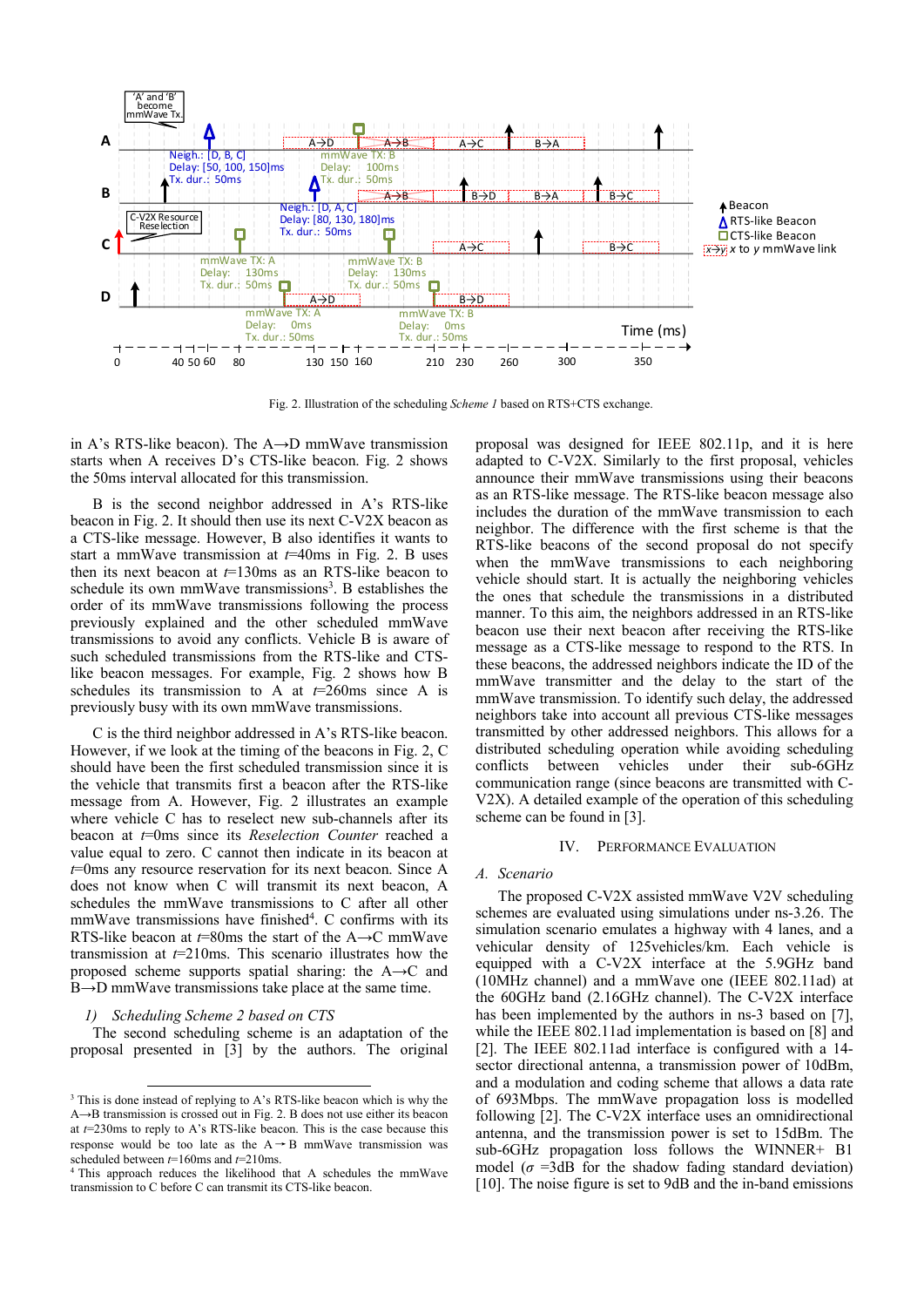are modelled following [10]. The 10MHz C-V2X channel is divided into 4 sub-channels of 12 RBs each.

The evaluation considers a scenario where mmWave transmitters want to communicate with all their neighboring vehicles under LOS conditions<sup>5</sup>. Evaluations have been done considering that  $\{15, 20, 25, 30, 35, 40\}$ % of vehicles  $(R_{TX})$ in the scenario can be mmWave transmitters. The analysis considers that mmWave transmissions last 10 or 50ms. During a mmWave transmission, a vehicle sends 12000 packets (of 1600 bytes each) per second. The packet size is chosen to emulate a collective perception use case following [11]. All vehicles also transmit C-V2X beacons of 300 bytes<sup>6</sup>. We have implemented periodic  $[10]$  and aperiodic  $[9]$ beacon generation traffic models following the 3GPP recommendations. The periodic one considers that vehicles transmit beacons every  $T_{GEN}$ =100ms. The time between beacons for the aperiodic model is equal to (in ms)  $50+\exp(\lambda)$ , where  $\exp(\lambda)$  is an exponential distribution with average  $λ$  ( $λ$  is set to 50 based on [9]). We assume for both models that the C-V2X *RRI* is equal to 100ms and that the *Selection Window* is also set to 100ms.

Sufficient simulations have been done to ensure the statistical accuracy of the results that are reported in the next sub-section as average values.

#### *B. Results*

Fig. 3 depicts the time elapsed (or delay) between the time instant a vehicle becomes a mmWave transmitter and the start of the mmWave tranmissions to the scheduled neighbors. For clarity, Fig. 3 plots the delay only to the  $1<sup>st</sup>$ ,  $3<sup>rd</sup>$ , and  $5<sup>th</sup>$  scheduled neighbors. Results are reported for the scheduling schemes with periodic (Fig. 3-left) and aperiodic (Fig. 3-right) traffic. Fig. 3 shows that the delay to the scheduled mmWave neighbors increases with the ratio  $R_{TX}$  of mmWave transmitters in the scenario. This is the case because when the number of mmWave transmitters in the scenario increases, there are more potential scheduling conflicts. The proposed schemes postpone then certain mmWave transmissions in order to avoid scheduling



Fig. 3. Delay to contact the  $1<sup>st</sup>$ ,  $3<sup>rd</sup>$  and  $5<sup>th</sup>$  mmWave neighbors when the beacons are generated periodically (left) and aperiodically (right). The mmWave transmissions last for 50ms (similar trends are observed when the



Fig. 4. Status of mmWave transmissions with periodic (left) and aperiodic (right) beacon traffic when using Scheme 1. The performance achieved with Scheme 2 is shown as a benchmark. Scheme 2 completes all 10ms and 50ms mmWave transmissions for all values of  $R_{TX}$ .

conflicts. Fig. 3 also shows that aperiodic traffic increases the delay. It is though important to highlight that such increase is smaller with *Scheme 2* that actually outperforms *Scheme 1* in terms of delay under all simulated conditions. The distributted mmWave scheduling defined in *Scheme 2* results in that the neighbors establish the order to communicate with the mmWave transmitter upon the generation of their beacons. This explains why *Scheme 2* limits the impact of aperiodic traffic on the operation and performance of the C-V2X assisted mmWave V2V communications.

Fig. 4 compares the percentage of completed and not completed mmWave transmissions for the two scheduling schemes. A mmWave transmission is considered to be completed if the mmWave transmitter can finalize its data transmission in the allocated time interval (10 or 50ms). Fig. 4 clearly shows that *Scheme 2* can successfully complete all mmWave data transmissions. This result is achieved for all *RTX* values and for 10ms and 50ms mmWave transmissions. On the other hand, *Scheme 1* is not capable to complete all mmWave V2V transmissions. For example, 91.2% and 72.5% of the scheduled 10ms mmWave transmissions are not completed with *Scheme 1* when C-V2X transmits periodic and aperiodic beacons respectively, and there are 15% of mmWave transmitters in the scenario7. When *RTX* increases to 40%, this percentage decreases even further to 78.5% and 62.9% respectively. *Scheme 1* cannot complete a mmWave data transmission if:

- The addressed neighbor cannot transmit its CTS-like response to an RTS-like beacon before the start of the scheduled mmWave transmission. This can occur because the addressed neighbor is also a mmWave transmitter, and it utilizes its next beacon to transmit an RTS-like beacon (to schedule its own mmWave transmissions) rather than transmitting the expected CTS-like response. This case is referred to as 'RTS priority' in Fig. 4.
- The addressed neighbor has to select new sub-channels before transmitting the CTS-like beacon, and the newly

 <sup>5</sup> Each vehicle has on average 5.5 neighboring vehicles under LOS in the simulated scenario.

 $6$  The beacons are transmitted using MCS 7 (QPSK and  $\frac{1}{2}$  coding rate), and hence require 20 RBs or 2 sub-channels.

 <sup>7</sup> Fig. 4 shows a higher percentage of completed mmWave transmissions for *Scheme 1* when the mmWave transmissions last for 50ms compared to when they last 10ms. A duration of 50ms increases the time intervals allocated for mmWave transmissions. This delays the start of each scheduled transmission for at least 50ms (Fig. 3), but gives more time for the addressed neighbors to send their CTS-like beacons.